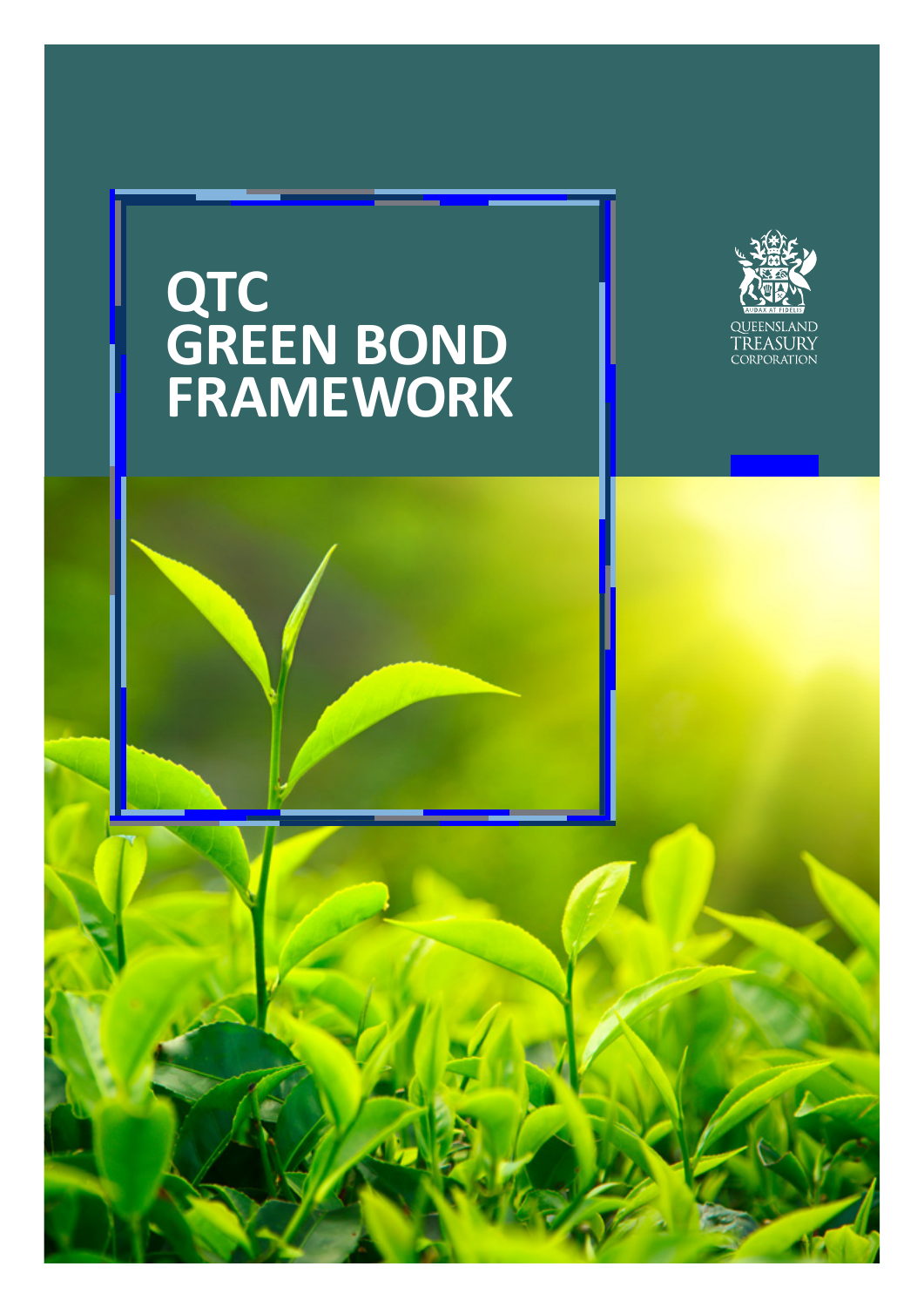# ADAPTING TO AN EVOLVING GREEN BOND MARKET

The global green bond market has grown and changed significantly in recent years. It is continuously evolving as issuers, investors and other market participants strive to define and adopt best practice. The Queensland Treasury Corporation (QTC) understands that to be effective in a changing market it is important to be agile. In addition to this, the Queensland Government continues to search for new and innovative ways to transition to a low carbon, climate resilient and environmentally sustainable economy for the State of Queensland.

To support the transition to a low carbon, climate resilient and environmentally sustainable economy, QTC may issue two different types of green bonds (Bonds):

- 1. Climate Bonds Initiative (CBI) certified green bonds (CBI Certified Green Bonds) that are issued in accordance with this framework (Framework) and the Climate Bonds Standard, and
- 2. Green bonds (Green Bonds) that are issued in accordance with this Framework and are consistent with the International Capital Market Association (ICMA) green bond principles (Green Bond Principles).

This multi-faceted approach to issuing green bonds enables QTC to fund a broad range of projects that contribute to mitigation of and adaptation to climate change.

## QTC's Framework

This Framework has been developed in line with the Green Bond Principles and is consistent with the Climate Bonds Standard. The Green Bond Principles and Climate Bonds Standard are widely accepted in capital markets as the basis for issuance of Bonds. QTC's Framework is intended to provide transparency in its Bond issuances, use of proceeds and reporting.

All Bonds must be issued in accordance with this Framework. Changes to this Framework can be made at any time, subject to internal approval by QTC's green bond committee (the Committee).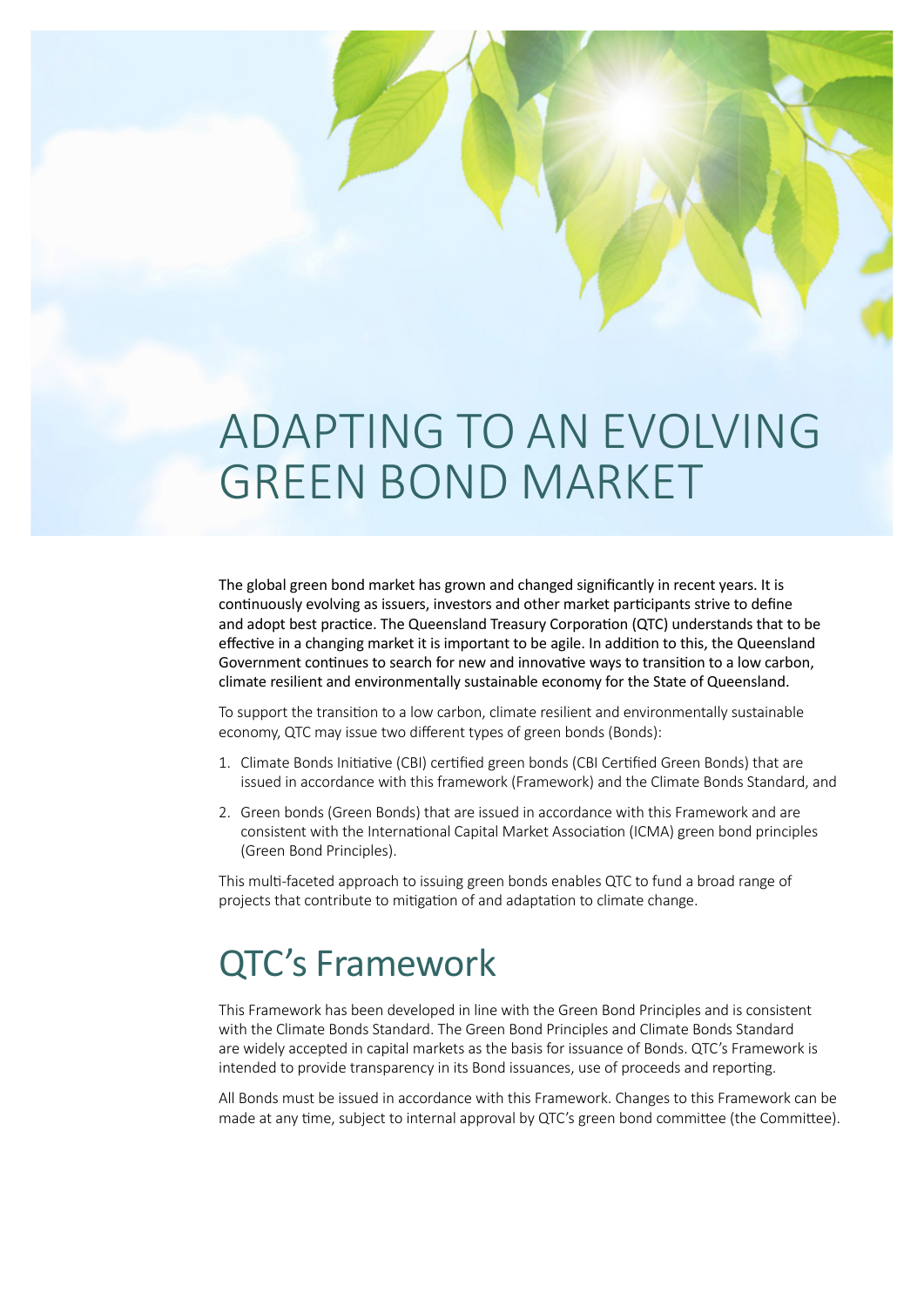## Framework requirements

This Framework addresses each of the four key pillars of the Green Bond Principles:

- Use of proceeds
- **Process for project evaluation and selection**
- Management of proceeds, and
- $\blacksquare$  Reporting and assurance.

## Use of proceeds

Any Bonds issued by QTC will complement its core funding model of pooling raised funds for on-lending to clients (including the Government of Queensland, other State Government-related entities and local governments). The net proceeds of Bonds may be allocated (directly or notionally) to existing, new and ongoing Eligible Projects (guidelines defined below) that have an environmental benefit associated with the State of Queensland. This may include proceeds used for partially or wholly re-financing existing loans or financing of new and future loans.

### Eligible Project guidelines

Eligible Projects and assets are those funded, entirely or in part, by the Government of Queensland, other State Government-related entities and local governments that support the transition to a low carbon, climate resilient and environmentally sustainable economy (Eligible Projects).

Eligible Projects may target:

- $\blacksquare$  mitigation of climate change, including improved energy efficiency, clean energy, reduction in energy consumption, reduction in green-house gas emissions, and/or
- adaptation to climate change, including investments in climate-resilient infrastructure.

Eligible Projects are projects and assets within the following categories:

- n renewable energy (e.g. solar, wind and geothermal)
- **n** energy efficiency processes and products
- $\blacksquare$  low carbon transport and supporting infrastructure (e.g. rail, mass transit, bus rapid transport)
- $\blacksquare$  low carbon buildings
- $\blacksquare$  information technology and communications
- **n** drought resilience and flood defence
- $\blacksquare$  environmentally sustainable management of living natural resources and land use (e.g. forestry)
- sustainable water and wastewater management
- preservation of the Great Barrier Reef and other natural ecosystems, or
- <sup>n</sup> other project categories listed in the Green Bond Principles.

Prior to the issuance of any CBI Certified Green Bonds or Green Bonds, QTC intends to provide disclosures in its issuance documentation which accord with the pre-issuance reporting requirements set out in the Climate Bonds Standard. At issuance, a term sheet will only be made available to investors due to regulatory restrictions.

### Process for project evaluation and selection

QTC's green bond committe has representatives from across QTC and is accountable for evaluating, maintaining a register of and allocations to Eligible Projects, as well as ensuring compliance with all aspects of this Framework. For both new and existing Bond issuances, the following matters will be taken into account:

- $\blacksquare$  environmental objectives, features and benefits of the assets and projects
- conformance to Eligible Project guidelines set out above
- $\blacksquare$  conformance with the Green Bond Principles, and
- $\blacksquare$  where an issuance is to be CBI certified. conformance with the Climate Bonds Standard and CBI sector criteria.

Throughout the term of each CBI Certified Green Bond and Green Bond, the Committee may approve changes to the composition of the Eligible Projects portfolio.

## Management of proceeds

The net proceeds and allocation of proceeds are tracked through QTC's internal information management and reporting systems. The link between QTC's funding pools and Eligible Projects are managed through an internal register and an earmarking process that accounts for funding allocated (directly or notionally) to Eligible Projects and enables estimation of the share of funds used for financing and refinancing. Any unallocated proceeds are accounted for in accordance with the Climate Bonds Standard.